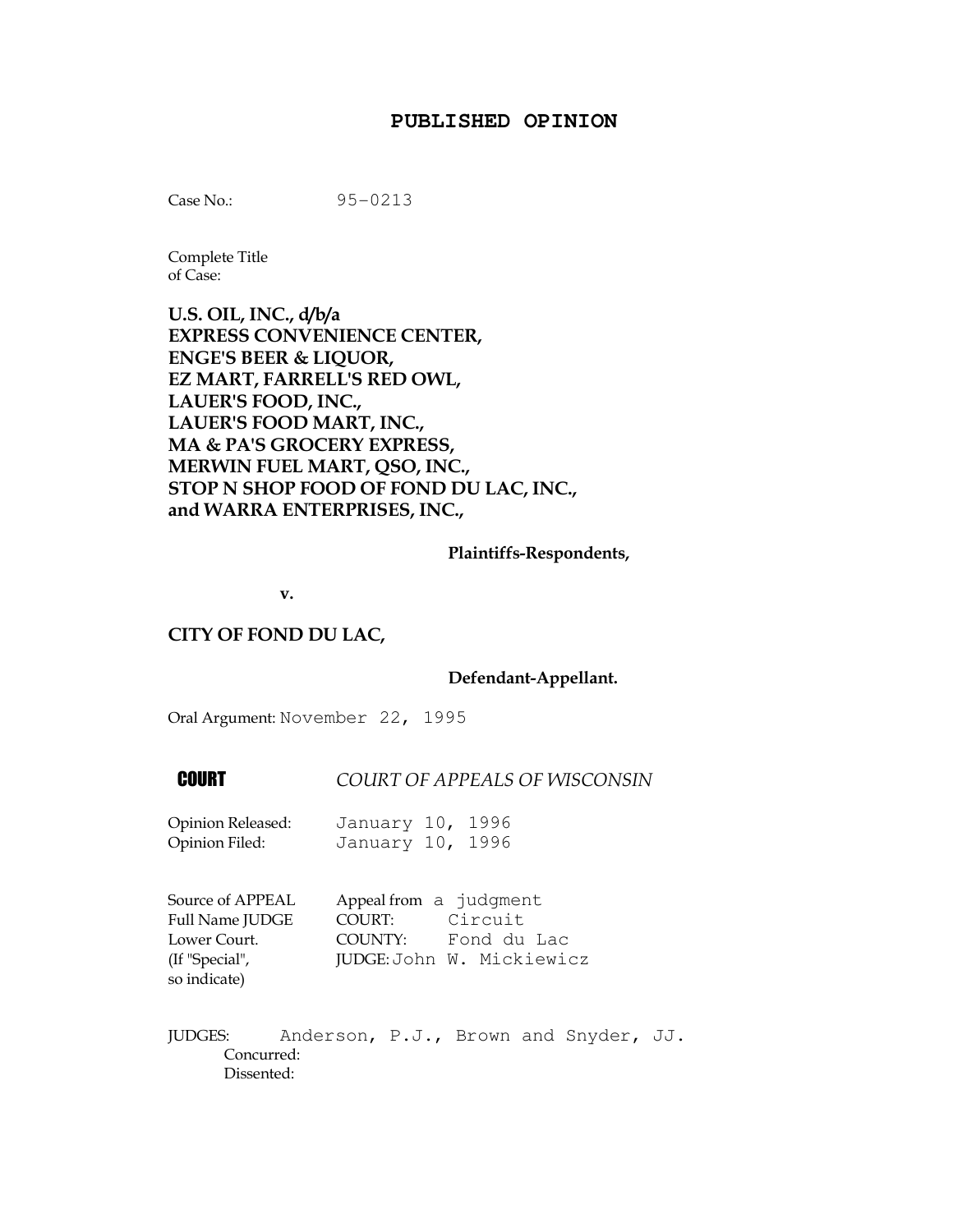### Appellant

ATTORNEYSOn behalf of the defendant-appellant, there were briefs and oral argument by James A. Flader, assistant city attorney.

### Respondent

ATTORNEYSOn behalf of the plaintiffs-respondents, the cause was submitted on the brief of Thomas L. Shriner, Jr. and Michael B. Brennan of Foley & Lardner of Milwaukee. There was oral argument by Thomas L. Shriner, Jr.

# Amicus

- ATTORNEYSOn behalf of the City of Fond du Lac, there was a brief filed by Maria K. Myers and James M. Jorissen of Davis & Kuelthau, S.C. of Milwaukee. There was oral argument by James M. Jorissen.
- On behalf of the League of Wisconsin Municipalities, there was a brief filed by Claire Silverman of Madison.
- On behalf of Petroleum Marketers Association of Wisconsin and Wisconsin Association of Convenience Stores, the cause was submitted on the brief of Jon P. Axelrod and Stephen A. DiTullio of DeWitt Ross & Stevens S.C. of Madison. There was oral argument by Jon P. Axelrod.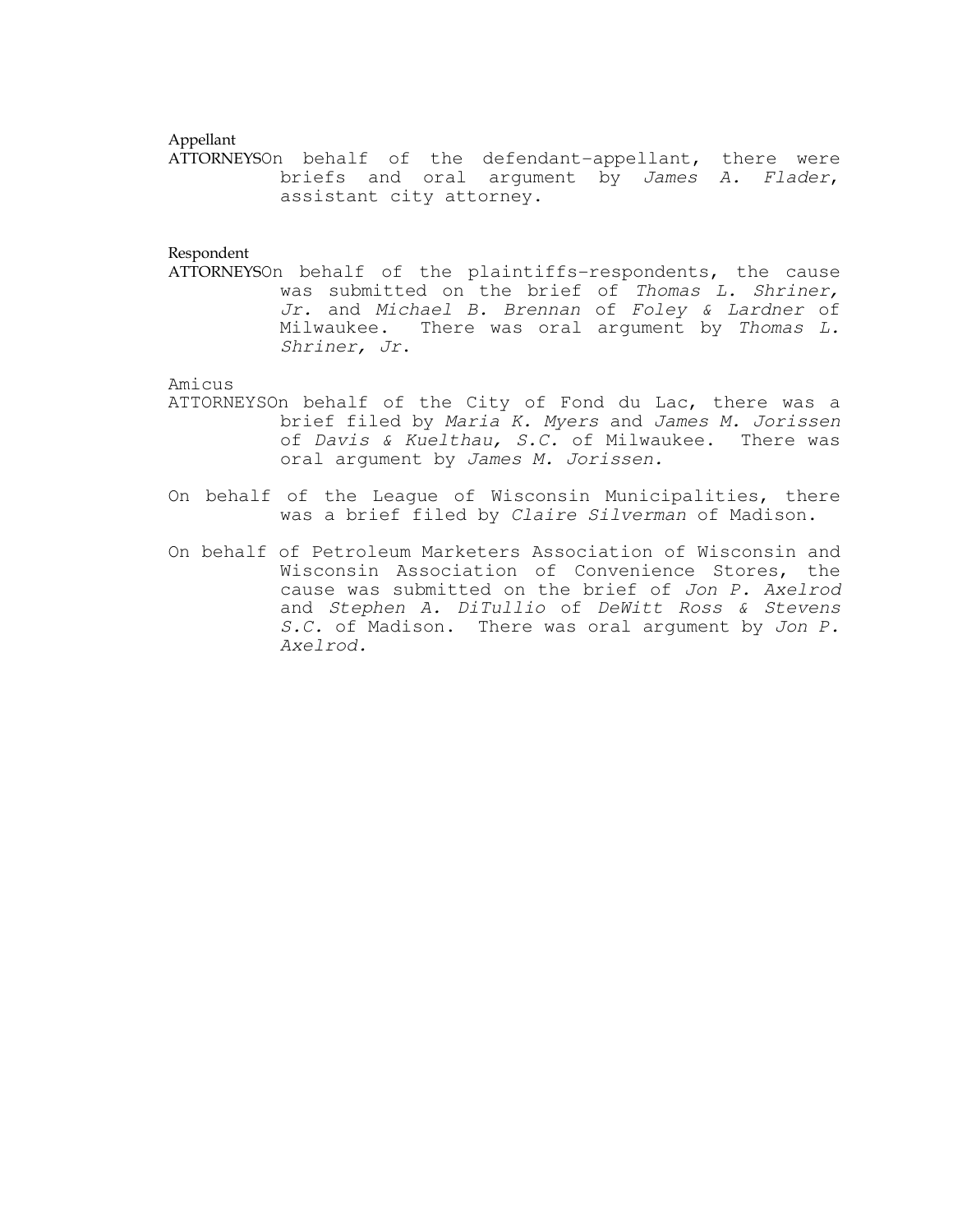# COURT OF APPEALS DECISION DATED AND RELEASED

# January 10, 1996

A party may file with the Supreme Court a petition to review an adverse decision by the Court of Appeals. See § 808.10 and RULE 809.62(1), STATS.

# **NOTICE**

This opinion is subject to further editing. If published, the official version will appear in the bound volume of the Official Reports.

No. 95-0213

# STATE OF WISCONSIN IN COURT OF APPEALS

U.S. OIL, INC., d/b/a EXPRESS CONVENIENCE CENTER, ENGE'S BEER & LIQUOR, EZ MART, FARRELL'S RED OWL, LAUER'S FOOD, INC., LAUER'S FOOD MART, INC., MA & PA'S GROCERY EXPRESS, MERWIN FUEL MART, QSO, INC., STOP N SHOP FOOD OF FOND DU LAC, INC., and WARRA ENTERPRISES, INC.,

Plaintiffs-Respondents,

v.

## CITY OF FOND DU LAC,

Defendant-Appellant.

APPEAL from a judgment of the circuit court for Fond du Lac

County: JOHN W. MICKIEWICZ, Judge. Affirmed.

Before Anderson, P.J., Brown and Snyder, JJ.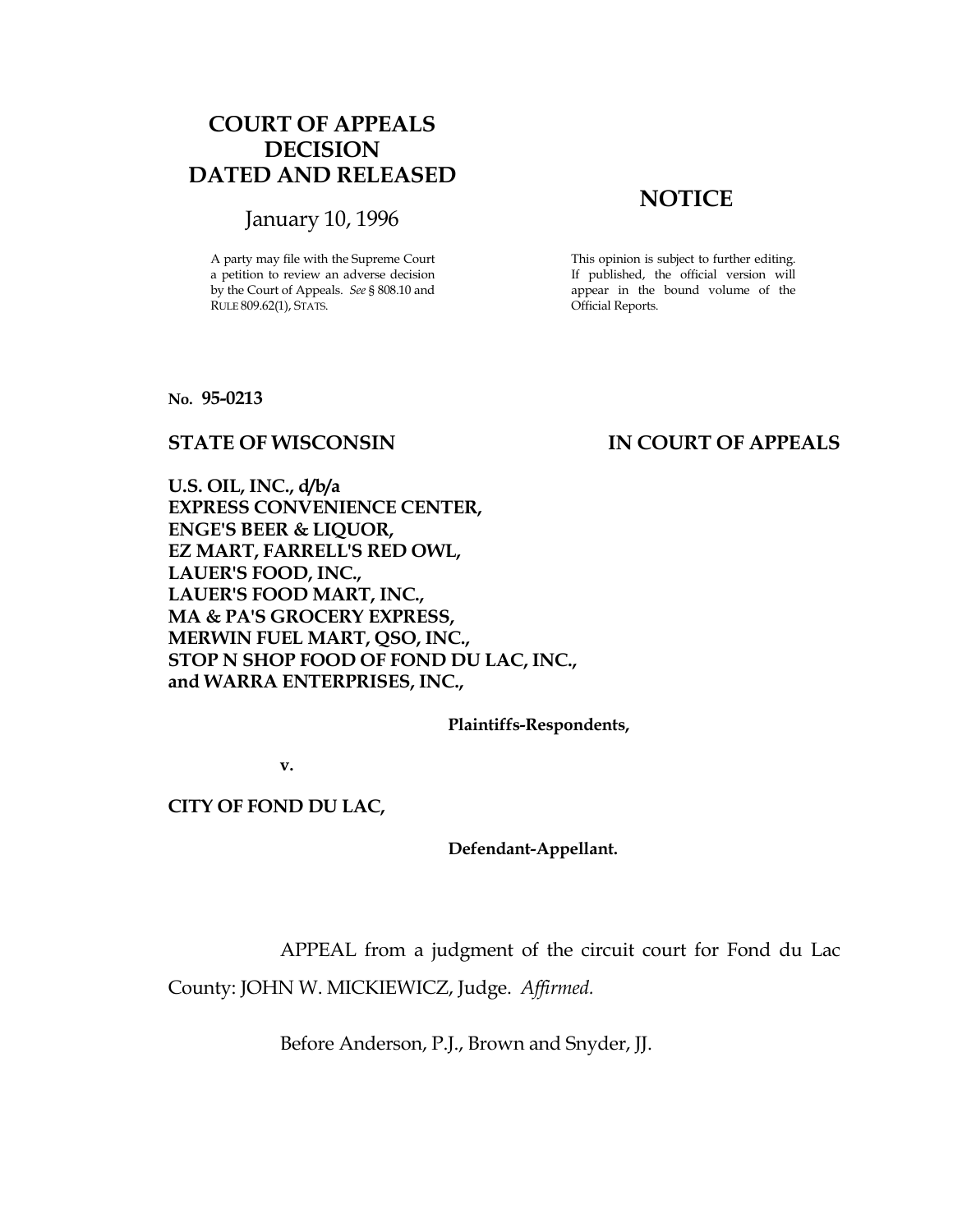BROWN, J. The City of Fond du Lac has enacted an ordinance aimed at curtailing the ability of area teenagers to get tobacco products. In particular, the ordinance bans self-service displays that enable consumers to access single packs of cigarettes without merchant assistance. This effectively means that all single packs of cigarettes must pass through the retailer's hands before the customer gets possession. We hold, however, as did the trial court, that this ordinance is invalid because the state preempted the field of tobacco distribution when it promulgated §§ 48.983, 134.66, and 139.43, STATS. We affirm.

 In December 1993, the City adopted an ordinance designed to limit teenage tobacco use. It acted in response to a study conducted by Western Michigan University which revealed an alarming rate of tobacco use in the area schools. The study reported that these children primarily obtained the product by either shoplifting or direct purchases. The City also observed results from a study of an Illinois community which showed how tobacco use among minors could be effectively limited through a regulatory program targeted at tobacco retailers.

 Accordingly, the City adopted a regulatory scheme patterned on this successful ordinance. Our analysis reveals that the City's ordinance has four other facets in addition to the ban on self-service displays. FOND DU LAC, WIS., ORDINANCES § 12.30(2)(d). First, it adopts the state restrictions regarding tobacco sales. Id. at  $\S 12.30(1)$ . Thus, the City acquired the authority to directly enforce the state's basic regulatory scheme which includes licensing provisions, prohibitions on sales to minors (under eighteen years of age) and rules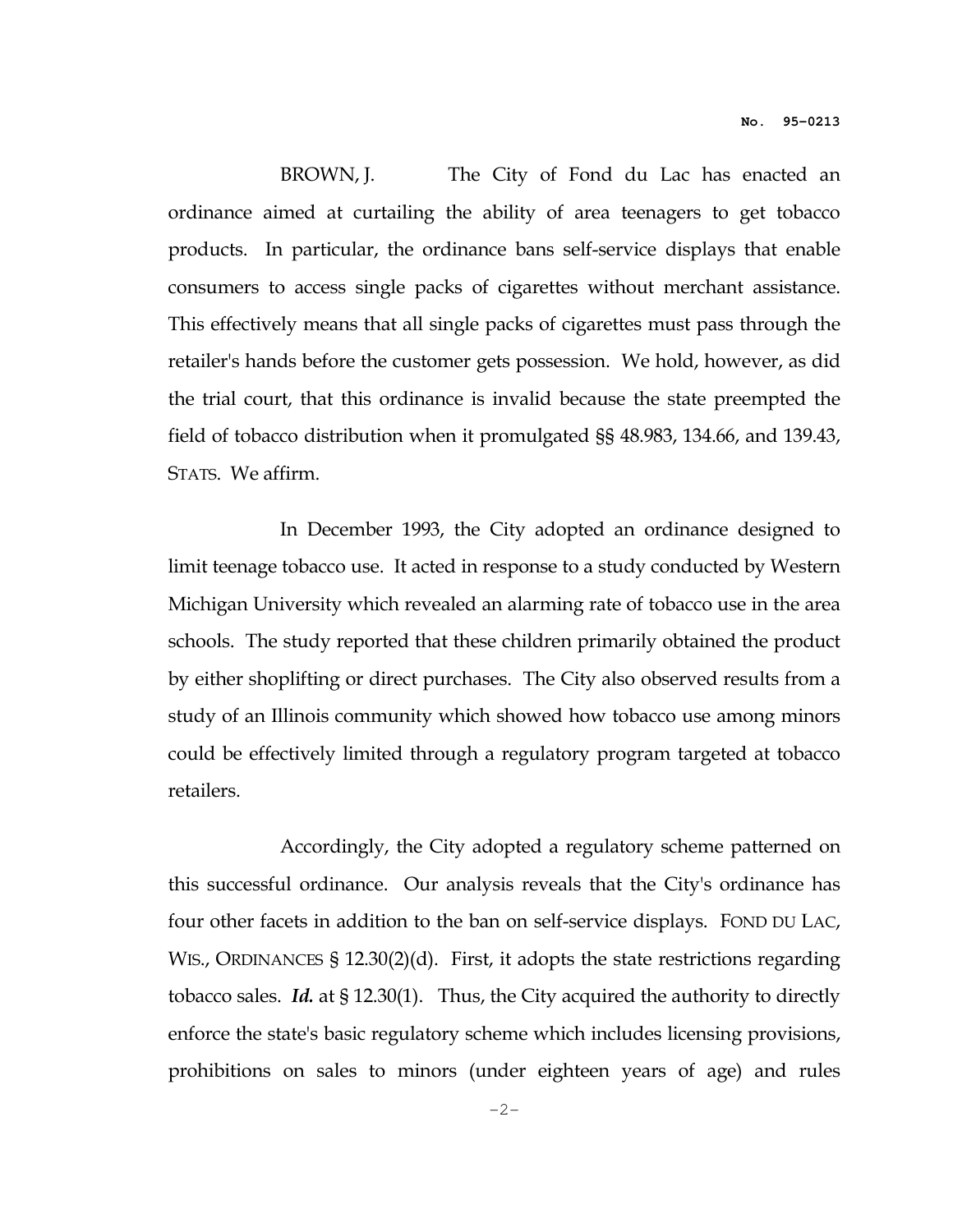regarding placement and operation of vending machines. See §§ 48.983, 134.65 and 134.66, STATS. Second, the City adopted a specific provision requiring tobacco sellers to request identification from persons who did not appear to be eighteen years old. See FOND DU LAC, WIS., ORDINANCES § 12.30(2)(a). Next, the City ordinance requires that all tobacco products be sold in their original packaging and include all health warnings. Id. at § 12.30(2)(b). Finally, the ordinance commits the City to making a minimum number of compliance inspections at area retailers. Id. at § 12.30(4).

 In May 1994, U.S. Oil, Inc. filed an action seeking to have the ordinance declared void. The trial court issued an order to stay enforcement of the ordinance in June 1994 and scheduled oral arguments for the following October. There, U.S. Oil argued, in essence, that because the state legislature has enacted comprehensive regulations governing the sale and use of tobacco, the City had overstepped its police power when it enacted this ordinance. In response, the City challenged U.S. Oil's contention that the state statutes covering tobacco sales and usage were so comprehensive as to usurp local government's authority to act.

 The trial court agreed with U.S. Oil and in January 1995 entered a judgment declaring the ordinance void as preempted by state law. The City appealed. We are thus faced with an issue of statutory interpretation: does the state legislation preempt the City's tobacco ordinance. This is a question of law that we review de novo. See DeRosso Landfill Co. v. City of Oak Creek, 191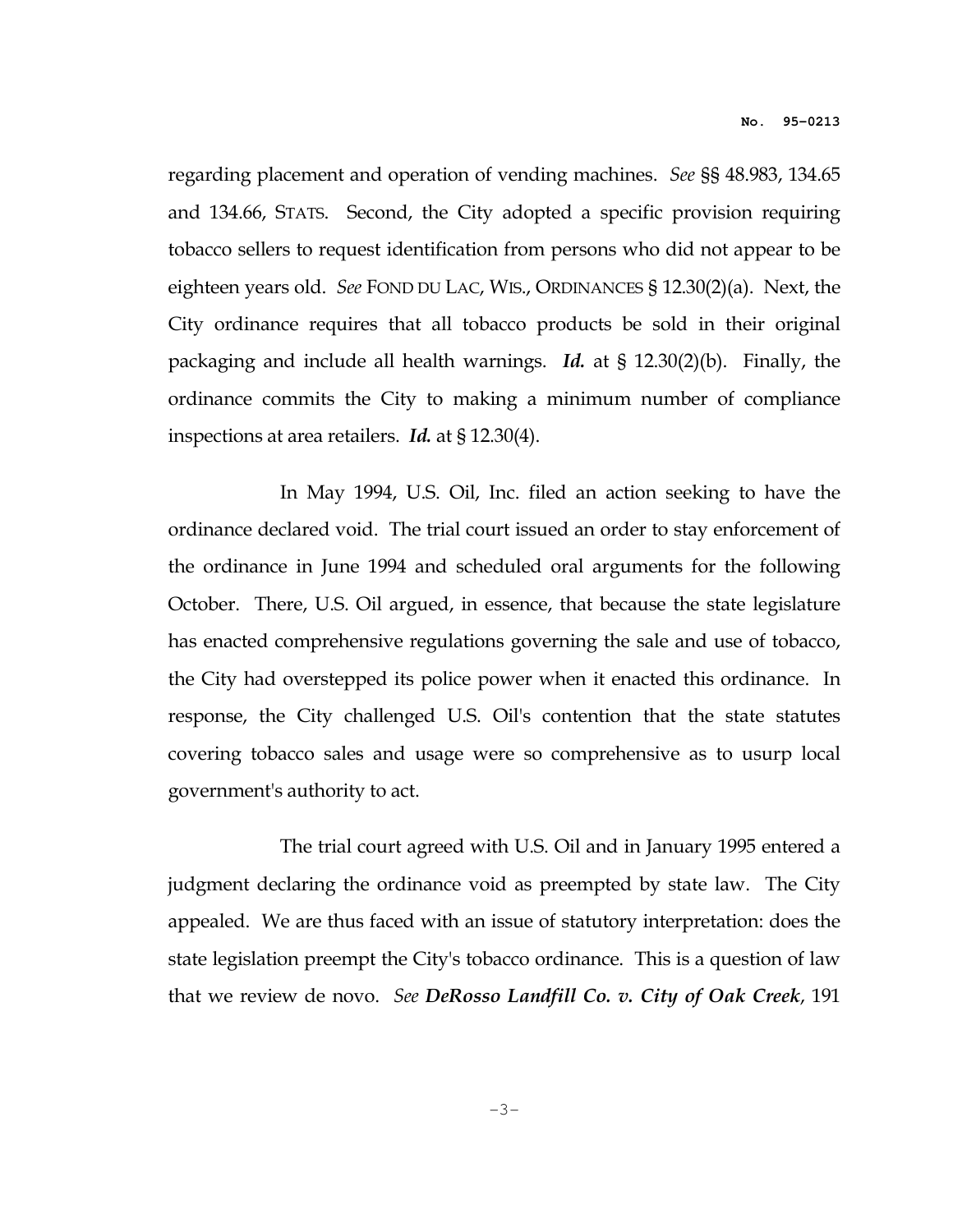Wis.2d 46, 49-50, 528 N.W.2d 468, 469 (Ct. App.), petition for review granted, 534 N.W.2d 85 (1995).<sup>1</sup>

 Wisconsin municipalities have both constitutional, WIS. CONST. ART. XI, § 3, and statutory home rule power. See § 62.11(5), STATS. The City, however, argues only that its statutorily derived powers support its ordinance.<sup>2</sup>

 When addressing whether home rule power exists under § 62.11(5), STATS., the court must first ascertain whether the legislature has declared a subject area to be of "statewide concern." If it is, then the court must determine if the legislature, even though it has declared a statewide interest, has

 $\overline{a}$ 

Summary judgment should be granted in favor of the appellant because appellant is authorized by Section 3, Article XI of the Wisconsin Constitution and its enabling legislation, Wis. Stat. § 62.11(5), to adopt the ordinance and such authority is not preempted by state law.

<sup>&</sup>lt;sup>1</sup> Both parties moved the trial court for summary judgment on the issue of whether the ordinance was valid and frame the appeal to this court as a review of summary judgment. But whether the issue is cast as a pure question of statutory interpretation, or as a review of the trial court's award of summary judgment to U.S. Oil, we still review the matter de novo. Compare DeRosso Landfill Co. v. City of Oak Creek, 191 Wis.2d 46, 49-50, 528 N.W.2d 468, 469 (Ct. App.) (describing de novo review of state-local preemption questions), petition for review granted, 534 N.W.2d 85 (1995), with Preloznik v. City of Madison, 113 Wis.2d 112, 115-16, 334 N.W.2d 580, 582-83 (Ct. App. 1983) (describing de novo review of summary judgment methodology).

<sup>2</sup> In its briefs, the City summarized its appellate position as follows:

However, the statutory home rule power under § 62.11(5), STATS., is separate and distinct from the constitutional home rule power; this statute is not an "enabling statute" of the constitution. See State ex rel. Michalek v. LeGrand, 77 Wis.2d 520, 526-27, 253 N.W.2d 505, 506-07 (1977) (describing results of constitutional home rule amendment). After we inquired at oral argument, the City acknowledged that it was only asserting its statutory home rule authority.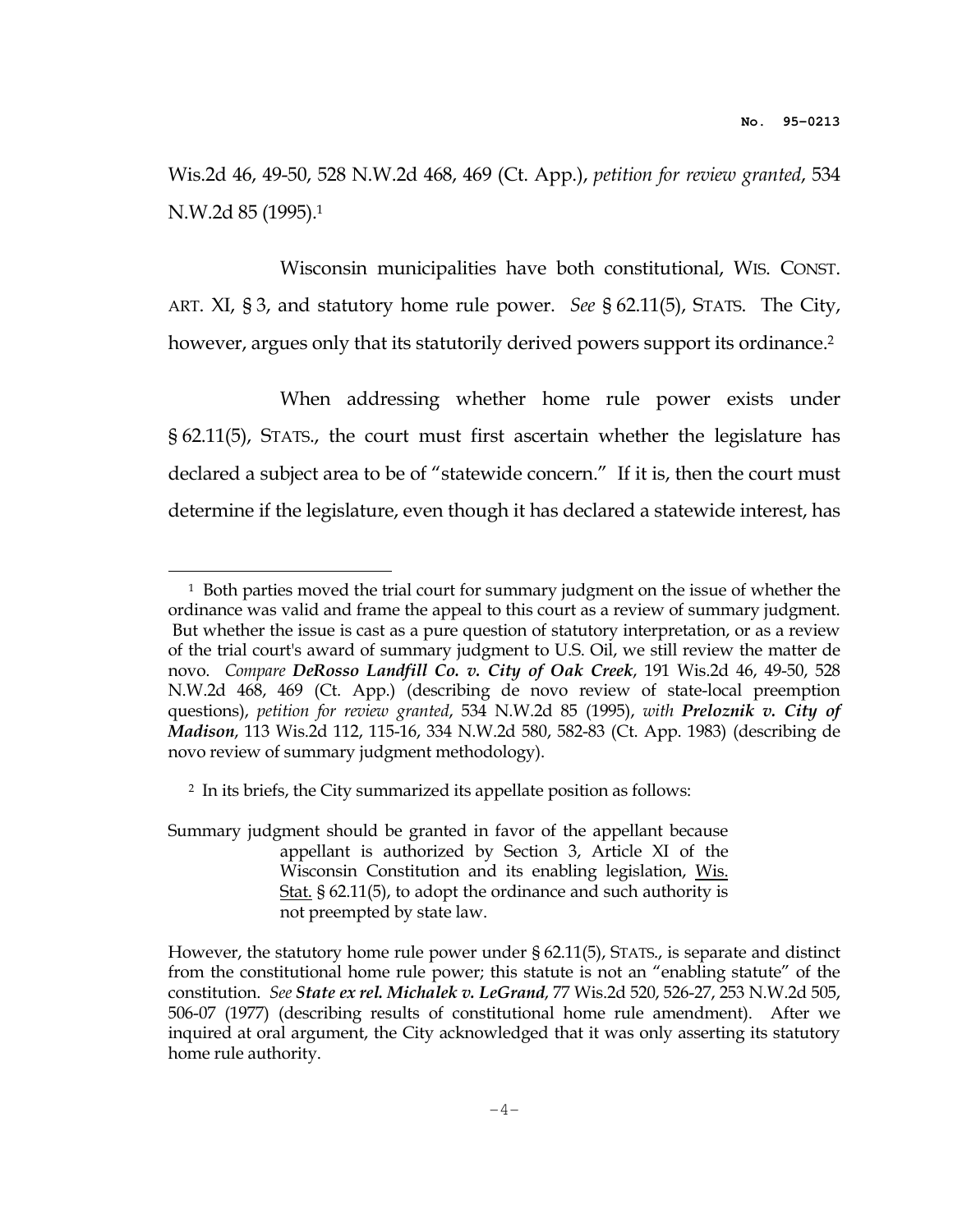nonetheless permitted local authorities to act, and to what extent they may act. The rationale supporting this analytic procedure was explained in *State ex rel. Michalek v. LeGrand, 77 Wis.2d 520, 253 N.W.2d 505 (1977), where the court* wrote:

In an area solely or paramountly of statewide concern, the legislature may either delegate to local units of government a limited authority or responsibility to further proper public interests, or may preempt the field by expressly banning local legislative action as to such matter of statewide concern.

Id. at 529, 253 N.W.2d at 508 (quoted source omitted). We will thus begin by determining whether the legislature has manifested the level of interest in tobacco distribution identified in Michalek.

 Before the trial court, and here on appeal, U.S. Oil primarily bases its argument regarding the question of statewide concern on §§ 48.983, 134.66 and 139.43, STATS. The relevant portions of these statutes are reproduced at the margin.3 The touchstone language within the many sections of these statutes

 $\overline{a}$ 

....

(a) "Cigarette" has the meaning given in s. 139.30(1).

<sup>&</sup>lt;sup>3</sup> The applicable statutes include:

 <sup>48.983</sup> Purchase or possession of tobacco products prohibited. (1) In this section:

 <sup>(</sup>c) "Tobacco products" has the meaning given in s. 139.75(12).

 <sup>(2)</sup> Except as provided in sub. (3), no child may do any of the following:

 <sup>(</sup>a) Buy or attempt to buy any cigarette or tobacco product.

 <sup>(</sup>b) Falsely represent his or her age for the purpose of receiving any cigarette or tobacco product.

 <sup>(</sup>c) Possess any cigarette or tobacco product.

 <sup>(3)</sup> A child may purchase or possess cigarettes or tobacco products for the sole purpose of resale in the course of employment during his or her working hours if employed by a retailer licensed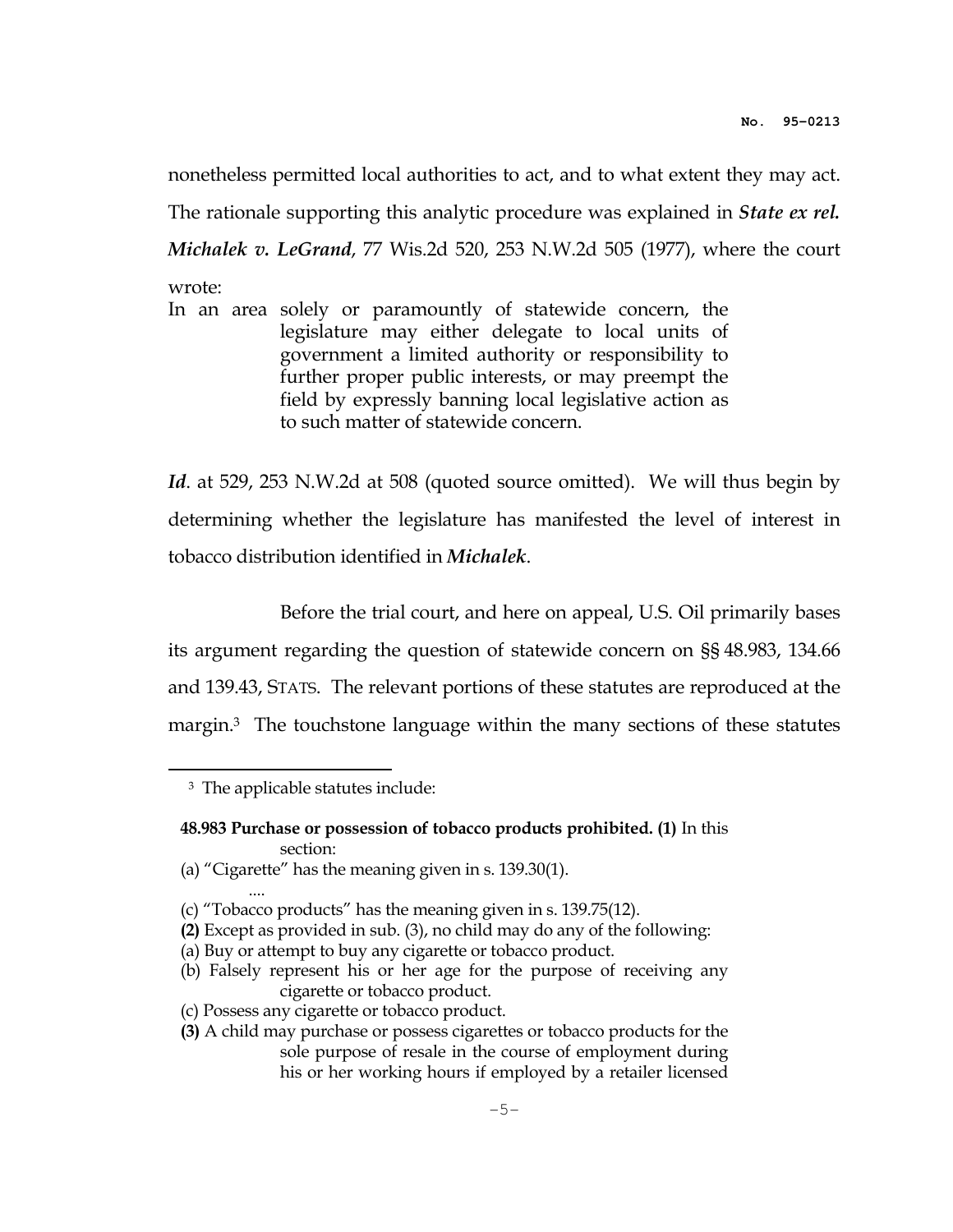```
(..continued)
```
under s. 134.65(1).

- (5) A county, town, village or city may adopt an ordinance regulating the conduct regulated by this section only if it strictly conforms to this section.
- 134.66 Restrictions on sale or gift of cigarettes or tobacco products. (1) DEFINITIONS. In this section:
- (a) "Cigarette" has the meaning given in s. 139.30(1).

....

....

....

....

....

....

....

- (j) "Tobacco products" has the meaning given in s. 139.75(12).
- (2) RESTRICTIONS. (a) No retailer, manufacturer or distributor may sell or give cigarettes or tobacco products to any person under the age of 18, except as provided in s. 48.983(3).
- (3) DEFENSE OF RETAILER, MANUFACTURER AND DISTRIBUTOR. Proof of all of the following facts by a retailer, manufacturer or distributor who sells cigarettes or tobacco products to a person under the age of 18 is a defense to any prosecution for a violation of sub. (2)(a):
- (a) That the purchaser falsely represented that he or she had attained the age of 18 and presented an identification card.
- (b) That the appearance of the purchaser was such that an ordinary and prudent person would believe that the purchaser had attained the age of 18.
- (c) That the sale was made in good faith, in reasonable reliance on the identification card and appearance of the purchaser and in the belief that the purchaser had attained the age of 18.
- (4) PENALTIES. (a) 1. In this paragraph, "violation" means a violation of sub. (2)(a) ... or a local ordinance which strictly conforms to sub.  $(2)(a)$  ...
- 3. A court shall suspend any license or permit issued under s. 134.65, 139.34 or 139.79 to a person for [a violation of these rules] ….
- 4. The court shall promptly mail notice of a suspension under subd. 3. to the department of revenue and to the clerk of each municipality which has issued a license or permit to the person.
- (5) LOCAL ORDINANCE. A county, town, village or city may adopt an ordinance regulating the conduct regulated by this section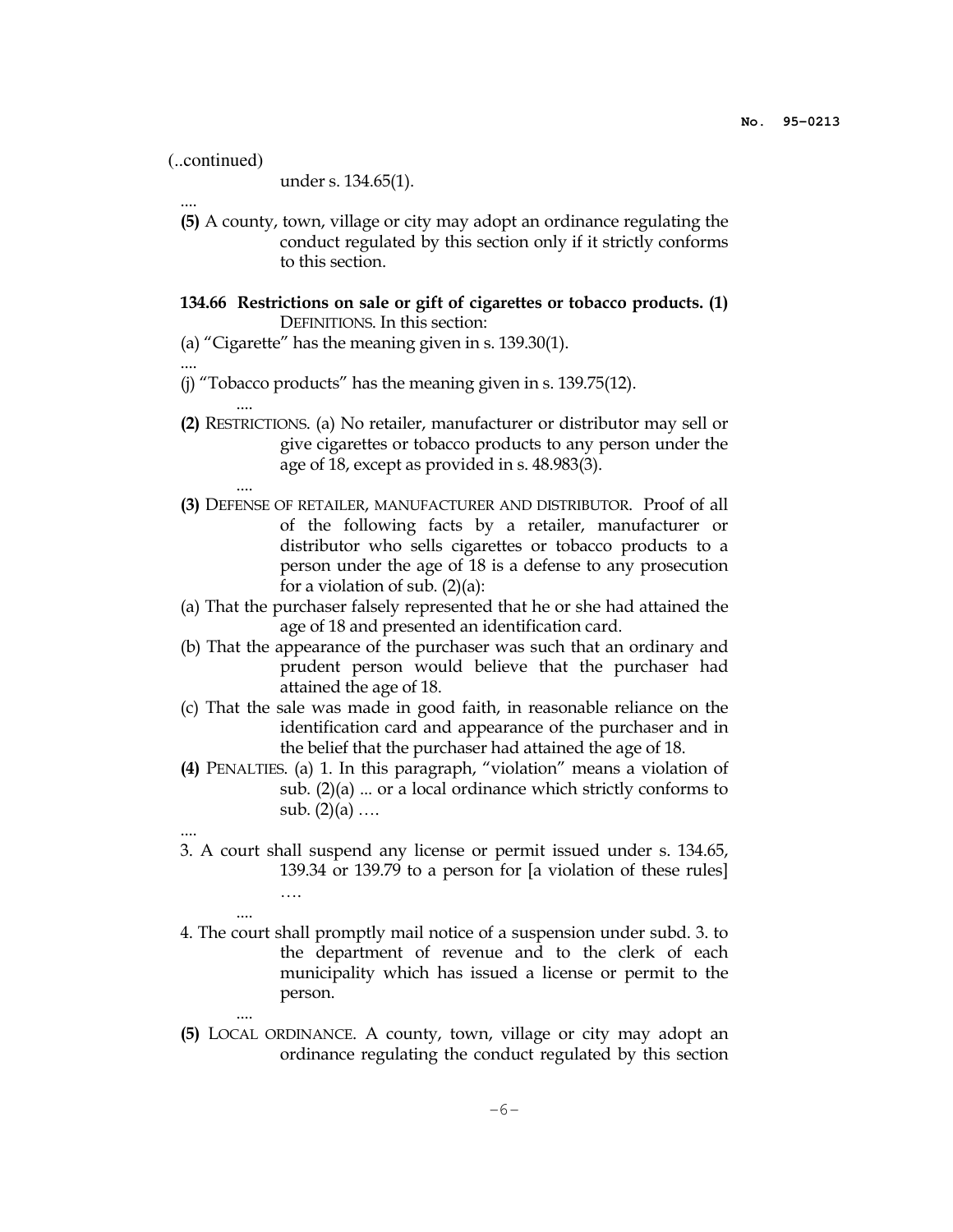includes a requirement that localities may only adopt tobacco-related ordinances which "strictly conform" to state law. See §§ 48.983(5) and 134.66(5).

 Moreover, § 139.43 expressly states that "providing a uniform regulation of the sale of cigarettes" is of "statewide concern."

 Pointing to the cited statutes, especially the terms "strictly conforms" and "statewide concern," U.S. Oil argues that the state legislature has "expressly declared this comprehensive system of laws to preempt supplemental local regulation."

 As outlined above, we must first decide whether the legislature has expressed a "statewide concern" in the sale of tobacco products to minors as that term is defined in Michalek. At U.S. Oil's prompting, our focus initially turns to the language "statewide concern" found in the tax laws, § 139.43, STATS., and how it affects the state's restrictions on tobacco distribution.

 The City argues that because the "statewide concern" language deals only with the *taxation* of cigarettes, and that indeed the whole of ch. 139, STATS., only concerns the taxation of beverages, controlled substances and cigarettes, U.S. Oil may not successfully argue that this statutory language was also meant to encompass the sale of tobacco to minors.

(..continued)

only if it strictly conforms to this section.

 139.43 Statewide concern. Sections 139.30 to 139.44 shall be construed as an enactment of state-wide concern for the purpose of providing a uniform regulation of the sale of cigarettes.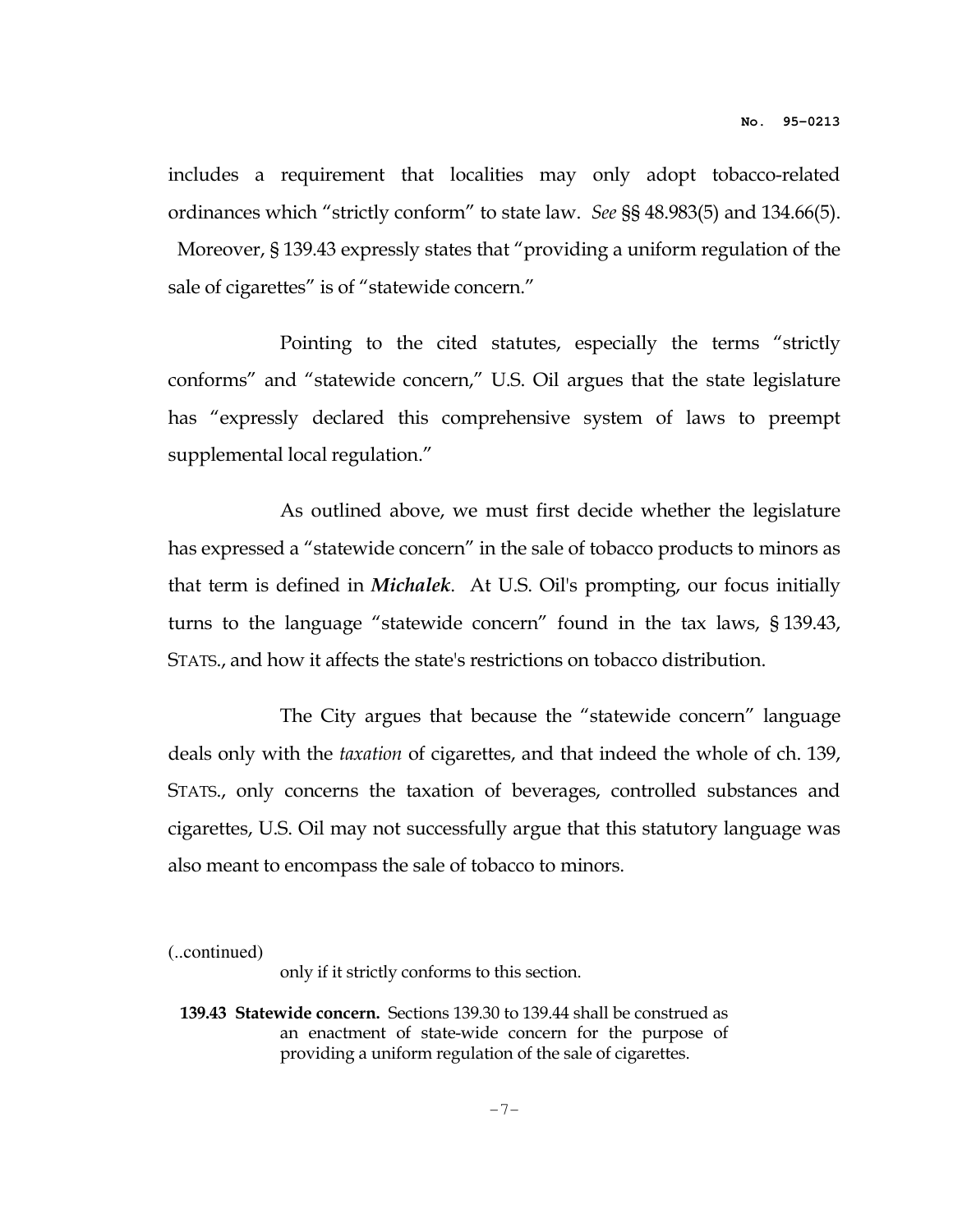The legislative history of these laws reveals that the state's interest in regulating tobacco distribution came twenty years after its decision to tax tobacco products. Compare 1987 Wis. Act. 336, §§ 1 and 2 (creating §§ 48.983(5) and 134.66(5), STATS.) with Laws of 1965, ch. 67, § 4 (creating § 139.43, STATS.). We nonetheless determine that the terms manifesting the "statewide concern" in the "uniform regulation of the sale of cigarettes" also apply to all aspects of tobacco distribution.

 Our conclusion is based on three observations. First, the state rules regarding tobacco distribution make many references to the legislation governing the taxation of these products. See, e.g.,  $\S$  48.983(1)(a), STATS. (incorporating definition of "cigarette" set out in ch. 139, STATS.). More significantly, the penalty scheme laid out in the tobacco distribution regulations requires the sentencing court to not only suspend the retailer's taxation permit, see § 134.66(4)(a)3, STATS., but to also inform the department of revenue of this suspension. See § 134.66(4)(a)4. Thus, when the legislature approached the task of designing laws to limit minors' access to tobacco, it relied upon the legislative conclusions concerning tobacco taxation that had been set out twenty years earlier. It made an active choice that its distribution regulations would be most effective if they incorporated existing law.

 Finally, even if we did not face the "statewide concern" language within § 139.43, STATS., we recognize that the legislature's decision to enact distribution regulations, and to graft onto these laws the "strictly conforms" requirement, must be given independent weight in our analysis. The legislature could have, hypothetically, enacted a law enabling localities to pass their own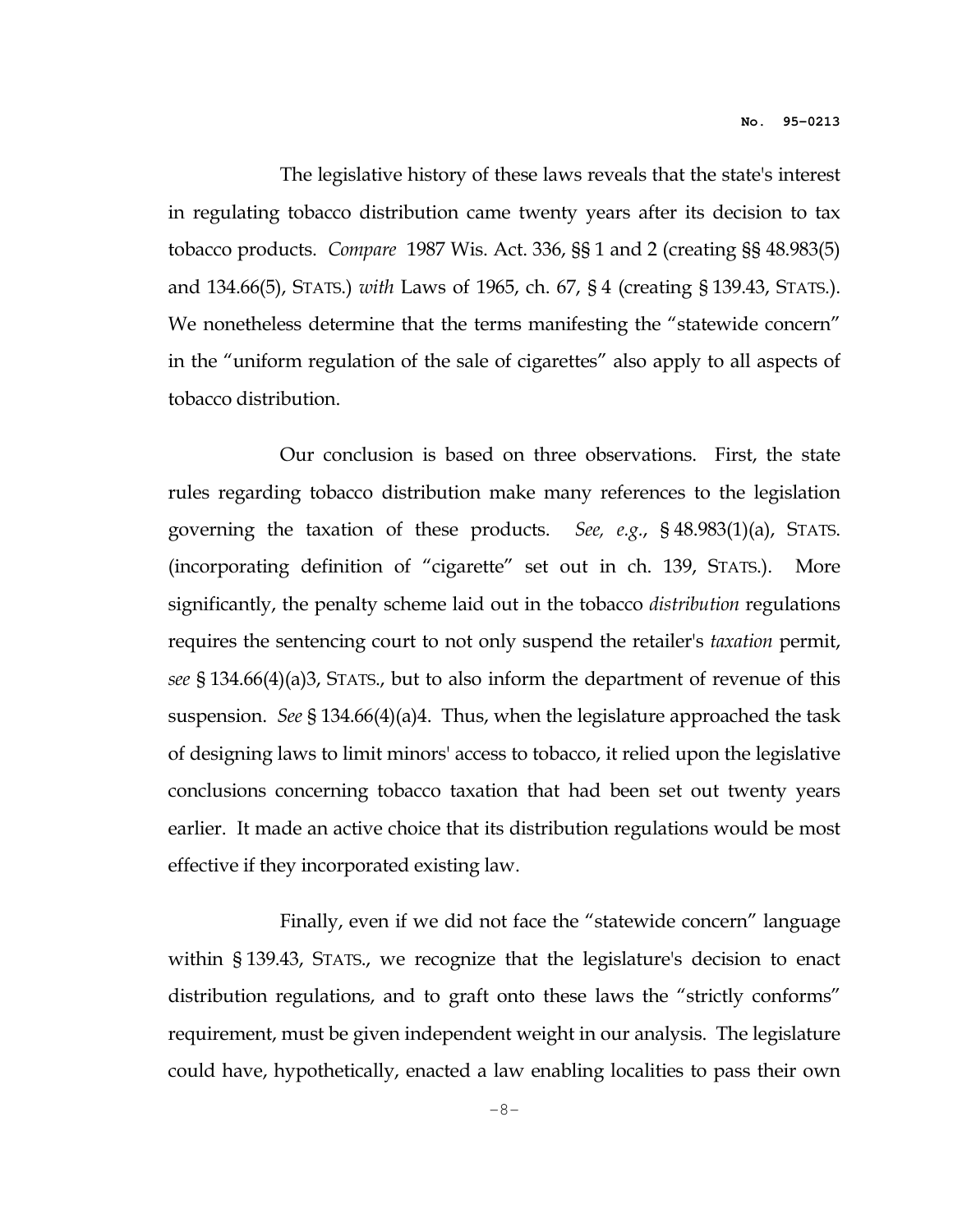minimum tobacco age. Such a statute would reveal to us some legislative interest in having a minimum age, but the functions of such a law would suggest that the state did not consider a specific minimum age requirement to be of statewide concern.

 But we do not face this hypothetical. In fact, the legislature set out eighteen years of age as a bright-line standard, see § 48.983(2), STATS., and further required that all localities meet this standard. See § 48.983(5). The legislature has expressed its desire to become the primary authority on this issue. In sum, we reject the City's contention that the state's tobacco regulations do not reveal the legislature's intent to be the leader in the field of tobacco sales to minors.

 Furthermore, we likewise reject the City's contention that the statutes cited above are "merely regulating modest aspects of tobacco sales" and "can hardly be construed as a comprehensive regulatory scheme." Here, the City contends that we should look for more than simple legislative expressions when measuring if there is statewide concern in a subject matter. Instead, it submits that we should look to the degree of state involvement. The proposed analysis would seemingly require us to look for more concrete signals, such as express delegation of rulemaking and enforcement authority to an administrative agency. See, e.g., Wisconsin's Envtl. Decade, Inc. v. DNR, 85 Wis.2d 518, 527, 271 N.W.2d 69, 73 (1978) (noting that the legislature had specifically appointed the DNR to manage the state's water resources).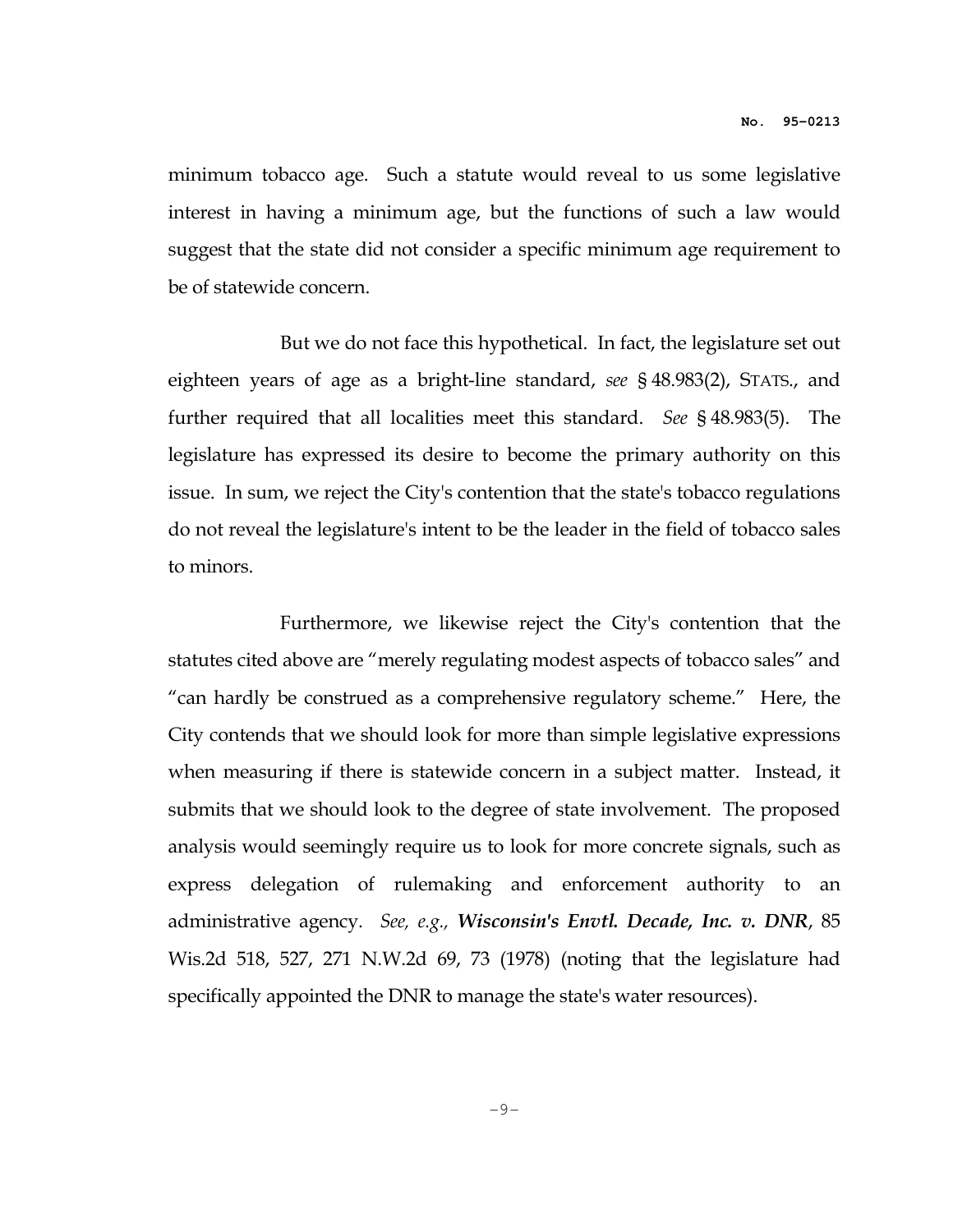While the degree of state legislative activity, the method of enforcement and the amount of state resources allocated towards a given subject matter may aid a court in determining whether there is a statewide concern, the caselaw also reveals that the judiciary should accept simple legislative assertions that a matter is of statewide concern. See Wisconsin Ass'n of Food Dealers v. City of Madison, 97 Wis.2d 426, 431, 293 N.W.2d 540, 543 (1980) ("[L]egislative determinations that matters are of statewide concern are entitled to great weight."). In regard to tobacco distribution, we face this kind of express legislative declaration. See § 139.43, STATS. Moreover, the City's proposed standard is impractical because it would implicitly restrain state legislative power. Some fields may be of statewide interest, yet not need extensive codes and administrative supervision to be effectively regulated. We cannot hold to a standard which would require the legislature to set up a dysfunctional administrative board every time it concludes that the state should be the primary, and perhaps solitary, voice of enforcement.

 Having concluded that the distribution of tobacco is of statewide concern, we now turn to the second phase of the analysis. As explained above, the legislature's decision that a matter is of statewide concern does not itself preempt local rule-making power. The state may believe that the most effective way to combat a problem is to delegate some or all enforcement authority to local government. See Michalek, 77 Wis.2d at 529, 253 N.W.2d at 508. This second step basically requires the reviewing court to discern the legislative intent. Four factors are used to guide the analysis: (1) whether the legislature has expressly withdrawn the power of

municipalities to act;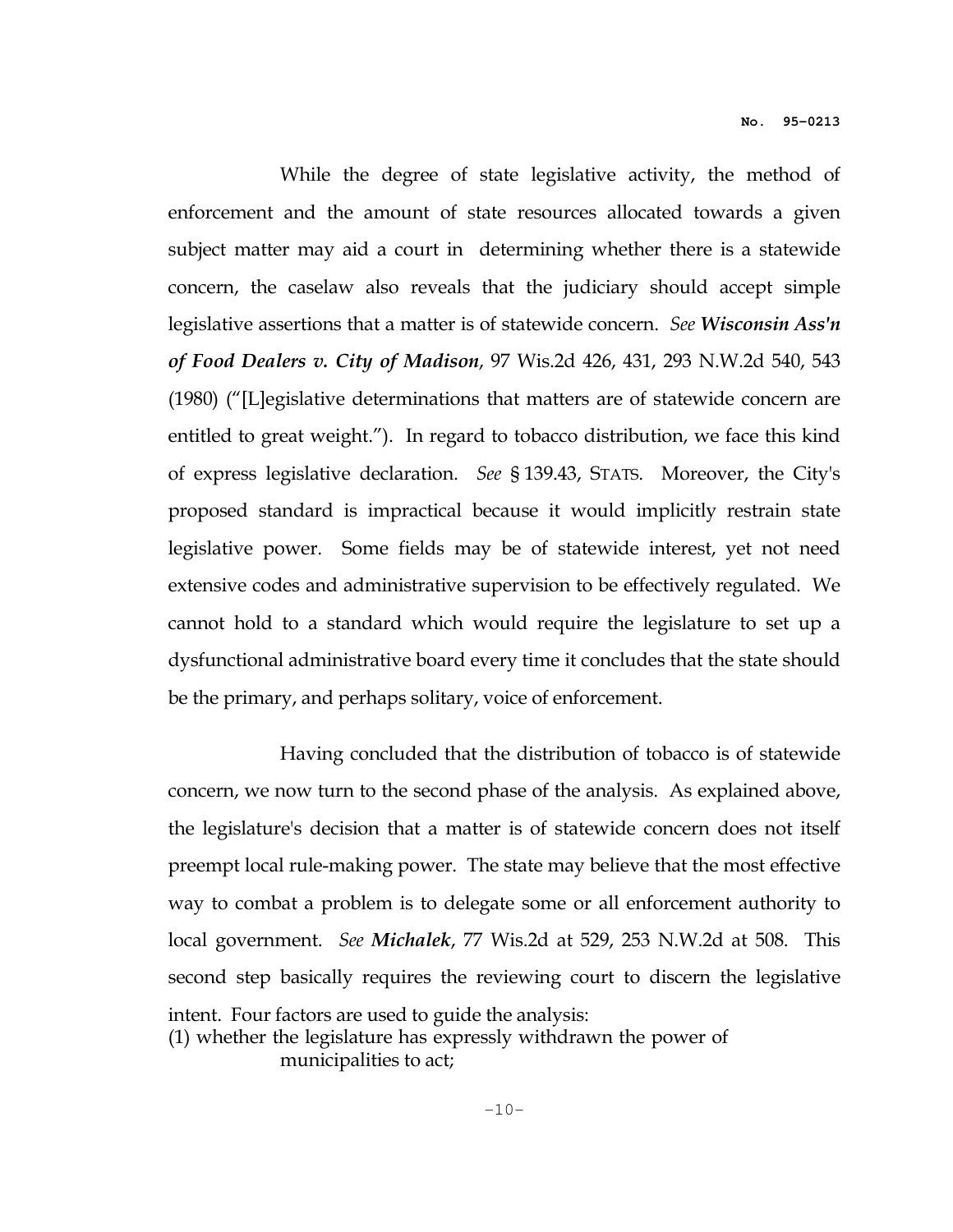- (2) whether the ordinance logically conflicts with the state legislation;
- (3) whether the ordinance defeats the purpose of the state legislation; or
- (4) whether the ordinance goes against the spirit of the state legislation.

 $\overline{a}$ 

Anchor Sav. & Loan Ass'n v. EOC, 120 Wis.2d 391, 397, 355 N.W.2d 234, 238 (1984).

 U.S. Oil raises two arguments that seem to address the first and last of these guideposts.<sup>4</sup> It places great emphasis on the legislature's choice of

<sup>4</sup> While the briefs of the parties and amici all point to the four factors set out in *Anchor* Sav. & Loan Ass'n v. EOC, 120 Wis.2d 391, 397, 355 N.W.2d 234, 238 (1984), as the applicable "test" that we should apply, no party has provided a thorough explanation of how this test is applied. Does failure under one prong indicate that there is no local authority? Or, are all the factors reviewed in their totality? We also observe that at least one decision of this court has challenged whether a four-factor test is always appropriate. See DeRosso Landfill Co., 191 Wis.2d at 65, 528 N.W.2d at 476 ("Although phrased separately, parts two, three, and four of the four-part Anchor Savings test are essentially the same ...."). Nonetheless, we place significance on the supreme court's use of the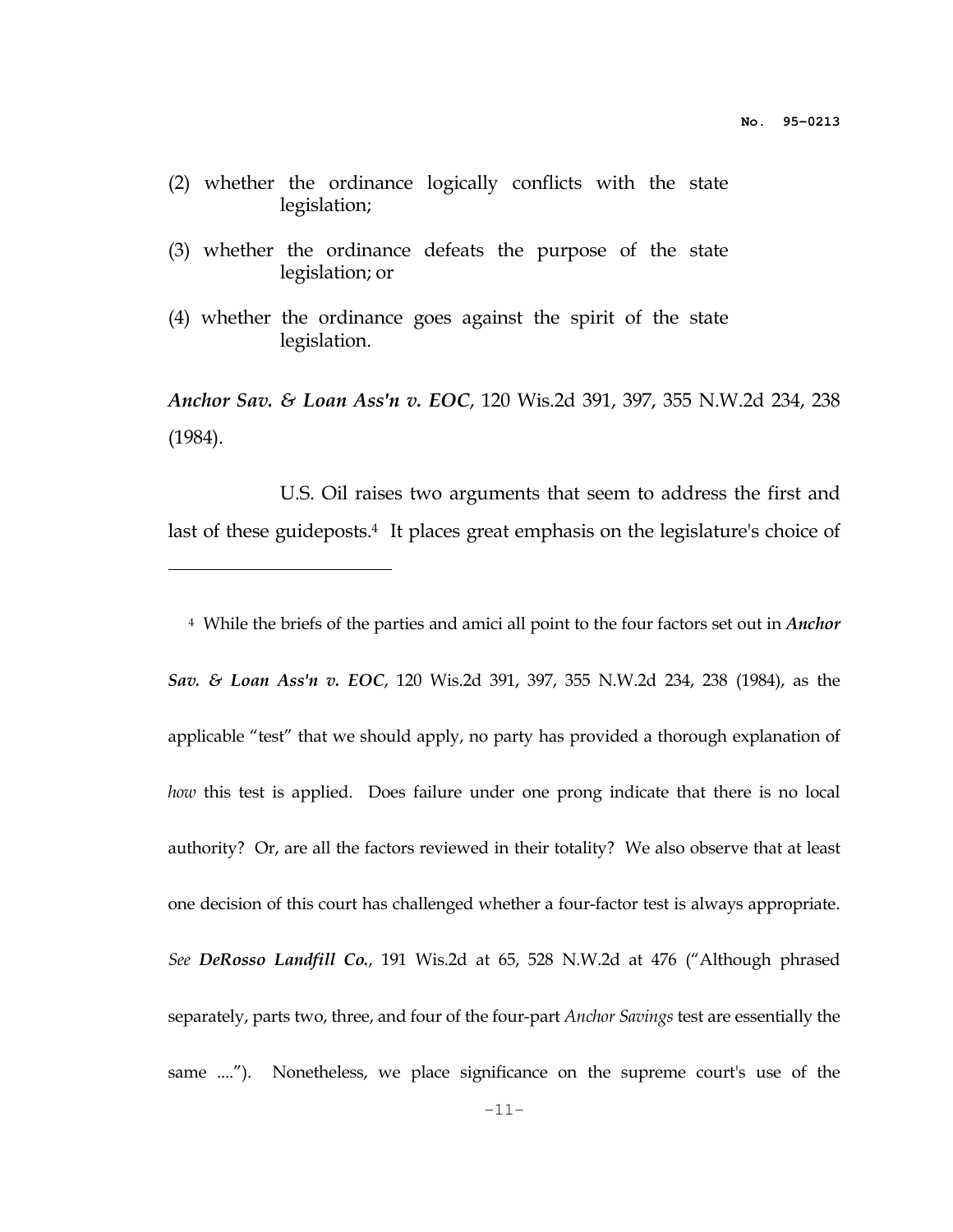the term "strictly conforms" within §§ 48.983 and 134.66, STATS. U.S. Oil asserts that "[t]he meaning of 'strict conformity' is well settled under pertinent decisional law: As explicated by the Wisconsin Supreme Court, the term prohibits localities from adopting ordinances that are more restrictive than state law." See City of Janesville v. Walker, 50 Wis.2d 35, 38-39, 183 N.W.2d 158, 160 (1971) ("[A]ny exercise of the police power in the field [of traffic regulations] must find its source in sec. 349.06 and comply with the strict conformity test."). U.S. Oil essentially asks us to assign special significance to the "strictly conforms" language set out in the state statutes.

 On the other hand, the City contends that we cannot place this much weight on that term. It asserts that the legislature's use of the language "does not mean that a local municipality may not regulate conduct on which state law remains silent." In support it cites City of Janesville v. Garthwaite, 83 Wis.2d 866, 266 N.W.2d 418 (1978). There, the local ordinance prohibited excessive automobile noise caused by squealing tires, loud engines or rattling mufflers. Id. at 867, 266 N.W.2d at 419. In an argument somewhat similar to U.S. Oil's, Garthwaite challenged the ordinance claiming that "strict (..continued)

disjunctive, i.e., the word "or," when it originally laid out the factors, see Anchor Sav., 120 Wis.2d at 397, 355 N.W.2d at 238, and thus conclude that these four elements serve as guideposts to the analysis. Thus, failure under one prong may or may not reveal that the state has withdrawn localities' ability to take action.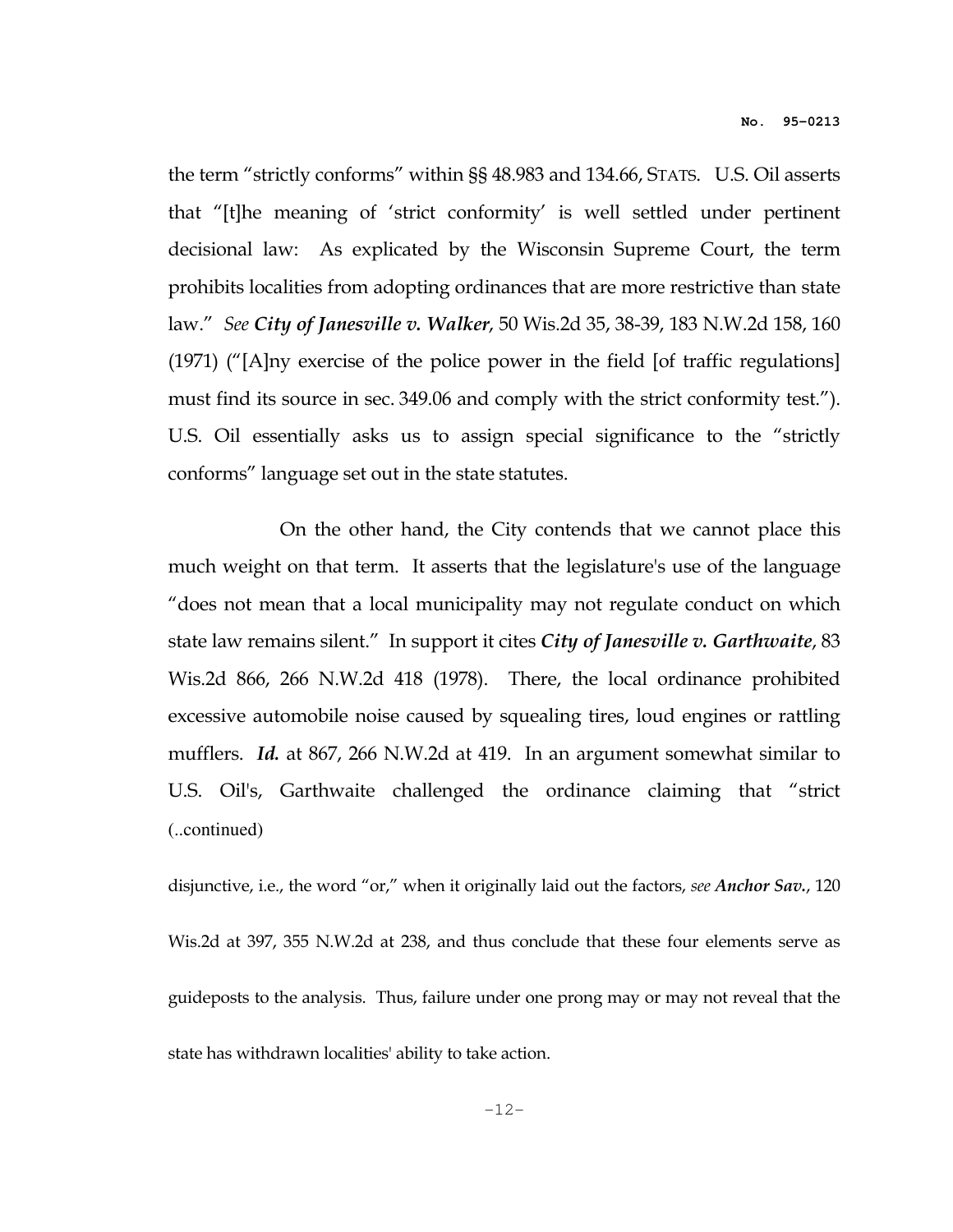conformity" language within the state's motor vehicle code served as a bar to local rulemaking. See § 349.06(1)(a), STATS. Even though the state had no rules aimed at his specific conduct (Garthwaite was cited for squealing his tires), he argued that the city of Janesville was nonetheless preempted from enacting its own law because the state had generally entered the traffic regulation business. See Garthwaite, 83 Wis.2d at 867-71, 266 N.W.2d at 420-21.

The court held that the city of Janesville's ordinance was valid. It

## explained:

Though the motor vehicle code regulates horn and muffler noise, we cannot conclude that such limited state regulation of excessive noise has preempted local control of all other motor vehicle noise.

Id. at 874, 266 N.W.2d at 423. The City contends that the underlying rationale of this holding supports its position.

 More specifically, the City claims that its ordinance is valid because it too regulates aspects of tobacco distribution on which the state regulations are silent. In particular, the City focuses on how state law does not address the use of self-service displays. So just as the city of Janesville could issue a local ordinance to protect against automobile noise pollution because the state code did not address this problem, the City of Fond du Lac should be allowed to regulate self-service displays because the state tobacco laws do not regulate these sales tools.

 U.S. Oil responds, however, by pointing to the language differences in the motor vehicle laws and the statutes governing tobacco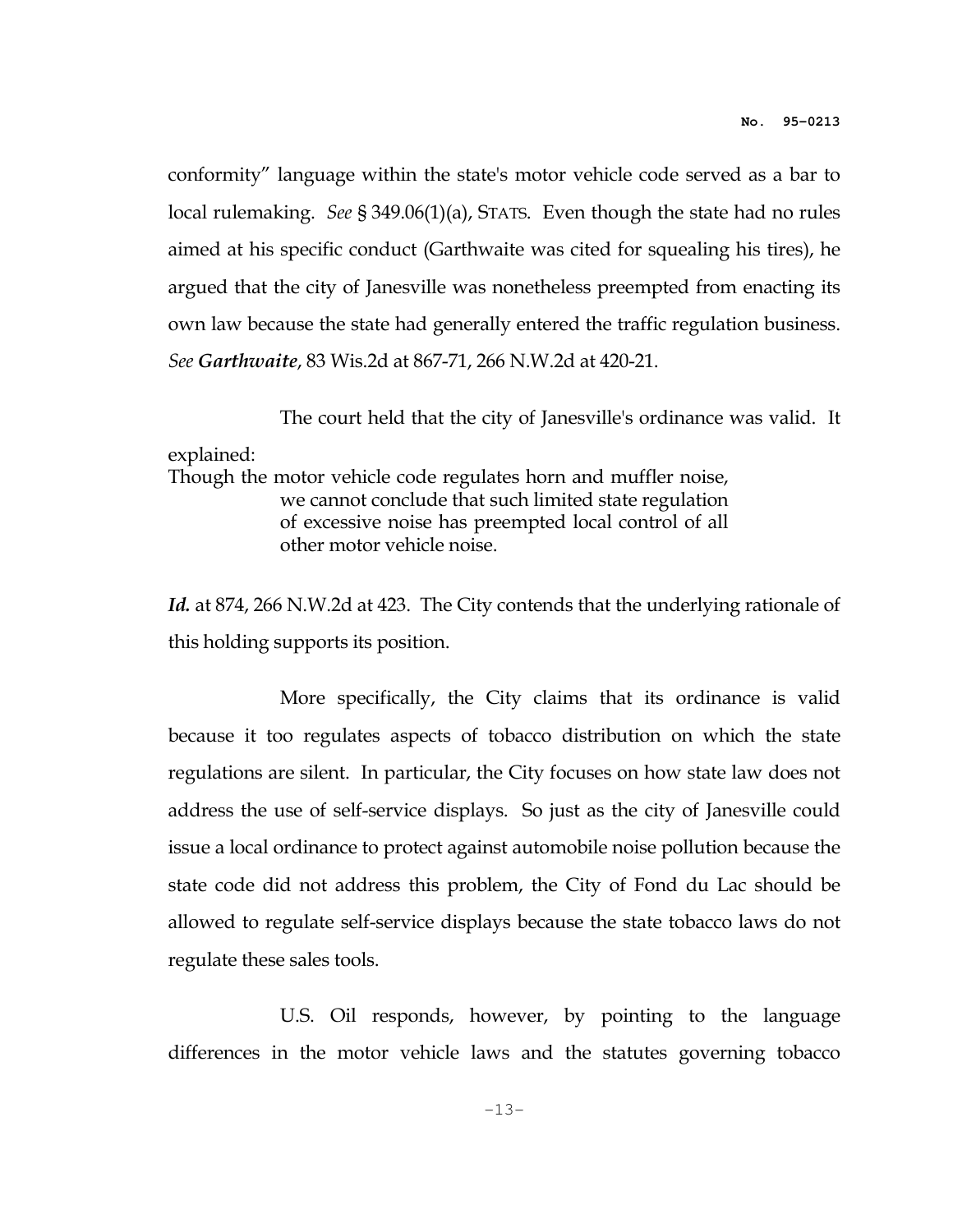distribution. It notes that localities' power over traffic laws is not only governed by the term "strict conformity" within § 349.06(1)(a), STATS., but is also affected by the "not contrary to or inconsistent with" language of § 349.03(1)(a), STATS. It further illustrates that the Garthwaite court emphasized this distinction. See Garthwaite, 83 Wis.2d at 875, 266 N.W.2d at 423 ("[S]ome amount of disuniformity is expressly provided for by sec.  $349.03(1)(a)$  & (b) ...."). Therefore, U.S. Oil submits that if the *Garthwaite* court had faced a state law with only a "strict conformity" clause, it would have overturned the local ordinance.

 While we decline U.S. Oil's invitation to assign talismanic significance to the "strict conformity" language and adopt a per se rule that this term always preempts local rulemaking power, we do partially agree with its interpretation of the Garthwaite decision. It does reveal that the "strict conformity" language may be evidence that the legislature has totally restricted local power to act. But the true legislative intent must be found in the language and structure of the statutes as a whole. Indeed, the first Anchor Savings guidepost requires only a determination of whether the state has "expressly withdrawn" the locality's power to act. See Anchor Sav., 120 Wis.2d at 397, 355 N.W.2d at 238. We believe that this could be accomplished through an endless variety of statutory language.

 After searching the relevant statutes, we conclude that the "strictly conforms" language within the tobacco regulations must be read as withdrawing municipalities' ability to act outside of state mandates. Contrary to the City's position, we believe that the state rules are comprehensive.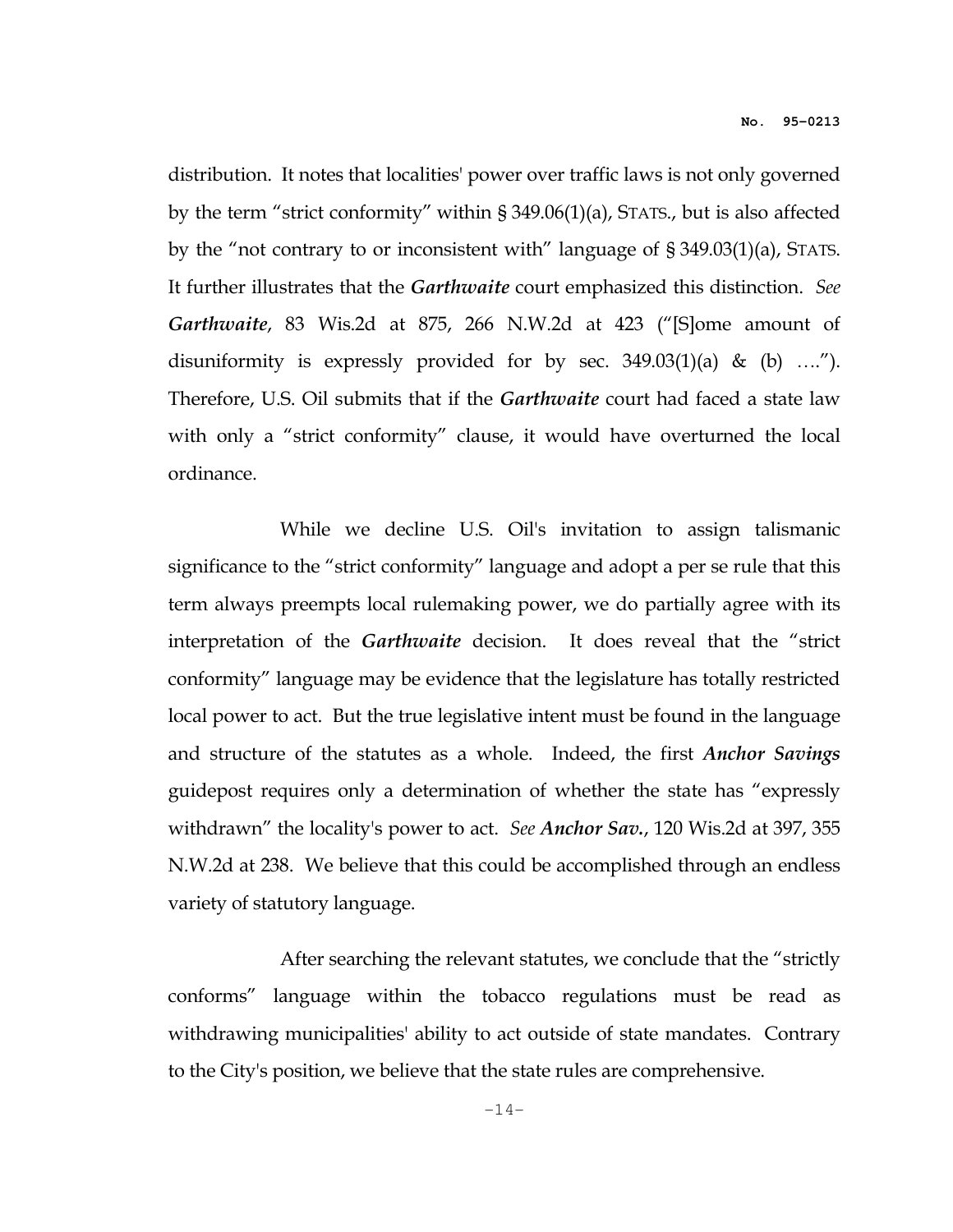Hence, what the City claims is intended silence in regards to a particular aspect of tobacco regulation is better described as differences in the depth of coverage that the legislature decided to assign to each aspect of a potential tobacco sale. While it is true that vending sales are closely regulated, see, e.g., § 134.66(2)(c), STATS., and there is nothing discussing self-service displays, we must nonetheless look at the entire regulatory scheme. And when we do, we see evidence that the legislature considered everything when it entered the arena of tobacco distribution. The statutes range in coverage from taxation of this product, see ch. 139, STATS., to limitations on who may possess this product during the course of distribution. See § 48.983(3), STATS. The state has even gone so far as establishing affirmative defenses to the penalty provisions of the statutes. See § 134.66(3), STATS.

 Indeed, the very fact that the legislature promulgated a law allowing a minor to purchase or possess tobacco in the course of employment indicates that the legislature contemplated the merits of the face-to-face sales which the city ordinance is designed to encourage. In addition, the very fact that the legislature decided to grant merchants an affirmative defense to illegal minor sales when the purchasing minor looked of age, showed an I.D., and falsely represented his or her age, see § 134.66(3), STATS., also shows that the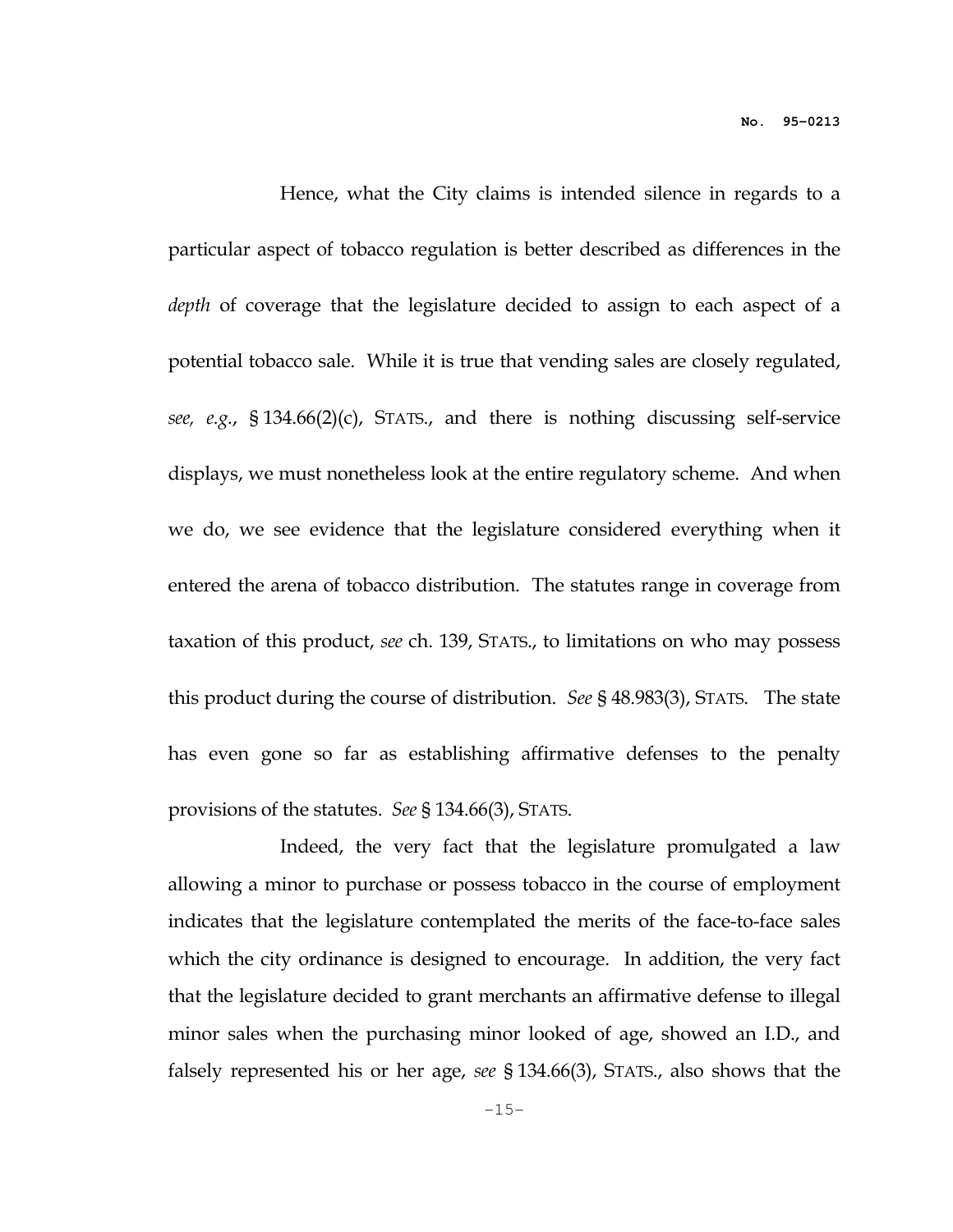legislature was aware that these face-to-face transactions were taking place. Although, unlike the City, the legislature did not take the further step of encouraging more reliance on face-to-face transactions by placing a ban on selfservice displays, its failure to act does not mean that it wanted localities to fill this void. The overall depth of legislative coverage in the field of tobacco sales informs us that the "strict conformity" language was intended to stop local rulemaking wherever the state law was silent, not enable it.

 The parties have also raised arguments focusing on the last part of the *Anchor Savings* test. Here, U.S. Oil and the Petroleum Marketers Association as amicus, assert that the "spirit" of the state legislation is to prevent a "hodgepodge" of local restrictions. See Anchor Sav., 120 Wis.2d at 397, 355 N.W.2d at 238. This diversity would result in extra costs to retailers who would have to keep abreast of the dynamics of state and local law, and the differences between the laws of all the municipalities where they do business.<sup>5</sup>

 $\overline{a}$ 

<sup>5</sup> The Amicus Petroleum Marketers Association describes itself as representing approximately 1500 convenience store operators located throughout Wisconsin. Nonetheless, we are not sure that diversity in local regulations would have an equally negative effect on all these businesses. U.S. Oil, for example, submitted evidence that it would be costly and impractical for retailers who operate in *different locations* to familiarize themselves with the various local rules. We agree that such costs would affect profitability at these multi-municipality operators. On the other hand, truly local convenience stores may indeed be economically benefitted from restrictive local rules. The "hodgepodge" of local rules most harms those operators who need to learn several sets of laws. These extra costs of doing business, however, would also discourage these larger operators from entering new markets and thus create somewhat of a monopoly effect for the small retailer with stores in only one jurisdiction. See generally RICHARD A. POSNER, ECONOMIC ANALYSIS OF LAW § 19.3 (4th ed. 1992) (describing the economic theory of legislation).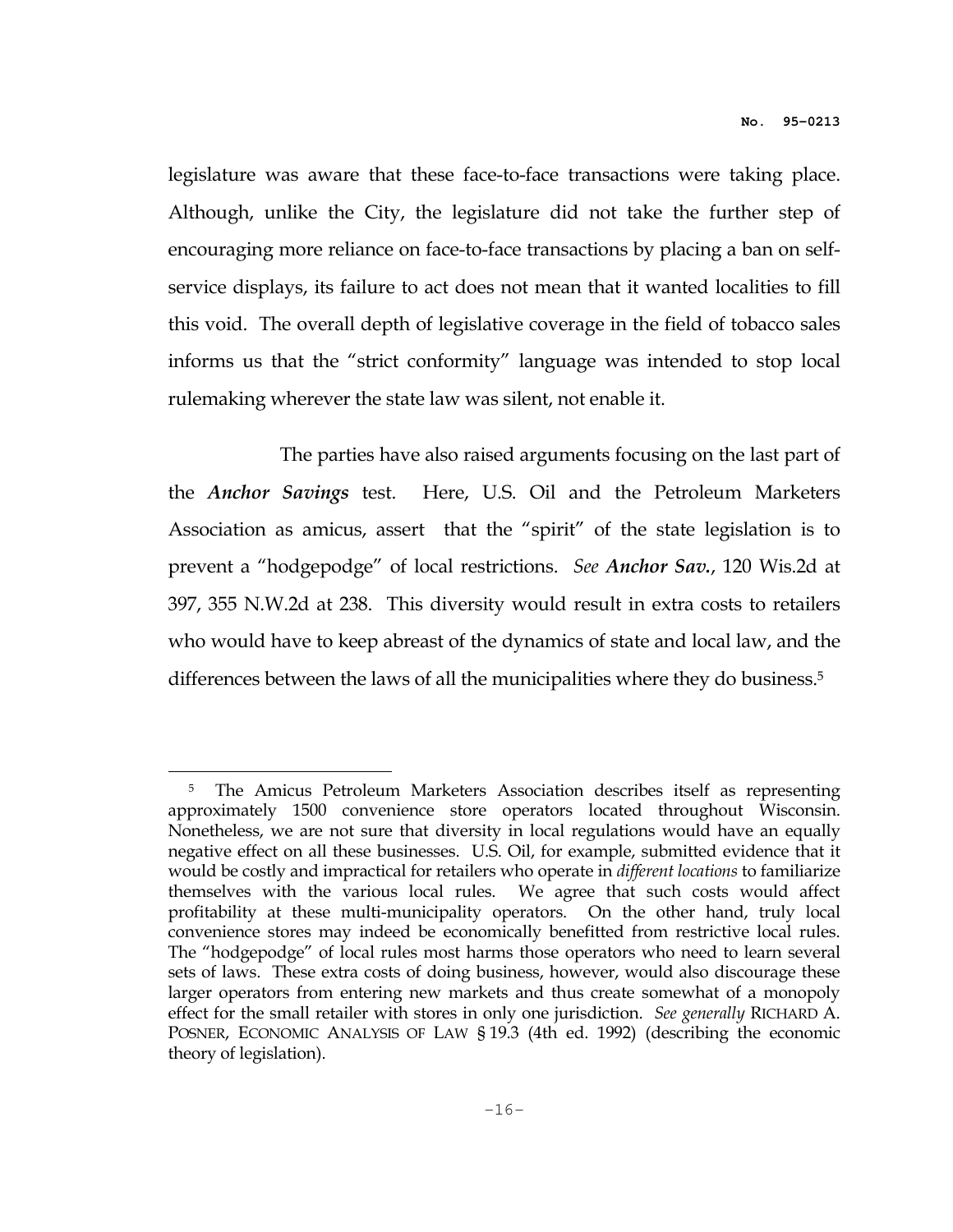They also appear to suggest that the legislature has struck a fair balance between the retailers' and the consumers' interest in low tobacco prices and the public interest in preventing minors from obtaining the product. In support of this argument, they submitted affidavits which showed how the City's ban on self-service displays could alone cause a retailer to lose \$700 in monthly royalties.

 The City, however, reads the policy of the state code as being targeted only towards preventing minors from getting tobacco. It cites the studies conducted at area schools which indicated how teenage tobacco use was a real threat to the community. More importantly, it presents evidence of how comparable ordinances and enforcement programs in other jurisdictions have successfully limited the problem and resulted in a decrease in teenage tobacco use and experimentation. The City and its amici contend that the ordinance is consistent with the spirit of state law; both are aimed at limiting teenage use of the product and both achieve this goal by regulating the distributors.

 Within the state statutes one can see a legislative desire to prevent teenage smoking. In fact, a specific section of the Children's Code is geared towards the problem. See § 48.983, STATS. Moreover, the evidence submitted by the City strongly suggests that its enforcement program would be a great step forward in this goal.

 Alas, however, we see a contradictory and more overwhelming goal in the state law. The express language of the relevant sections discussed above, and the implicit intent that we garner from the regulations overall,